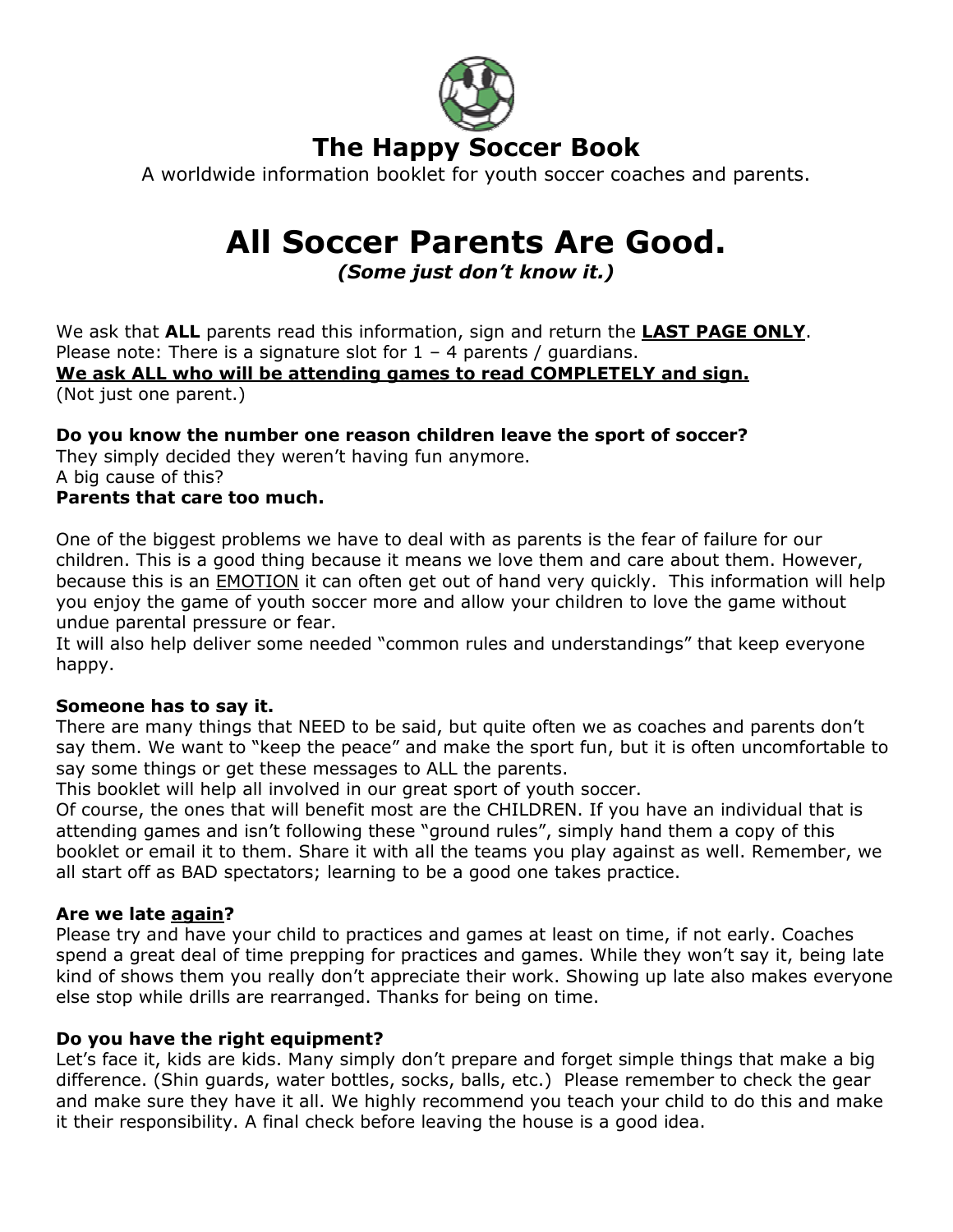#### We have to miss a game or a practice.

There is a lot more to life than soccer. If you have an important family matter simply call the coach and let them know in ADVANCE. Spending an hour on lineups and then having to rework them at game time is not fun. Please try and let them know several days in advance.

### Winning or Learning?

What makes a good youth coach? One that says, "I don't care about winning, I want my players to develop skills and have fun." The problem is that we as parents often put pressure on coaches and players to win. We look at scores, records and points at much too young of an age. Let's face the TRUTH; winning is fun and losing stinks. However, both are equally valuable to the maturing child. (and parent) The main focus for youth players should be…

- 1- Have fun and build a love for the game.
- 2- Improve and mature as an individual and grow their soccer skills.
- 3- It's not about winning or losing. The questions should be: Did we learn from it?

# What is said after the game?

Please make sure that you ALWAYS keep a positive attitude after the game. (Both in the car and at home.) It is MUCH too easy to start talking about a bad ref or something a player or coach, "should have done". It's a GAME silly. Life goes on so enjoy it. Ignore the negative and talk about the positive. If a child starts talking negative, ask them to make 2 positive comments about the game. ("It is over" is not a positive comment.) Always point out positive performance issues and not the result of a match.

### "That stupid Ref!"

Did you know that most youth referees are learning just like your child? Did you know they often have to do 3 times the work as a professional referee? Most pro games have a ref and 2 sideline officials. Most youth games only have one ref and they have to do it all.

Never, and we mean never, criticize a ref for making mistakes or bad calls.

Guess what? There is a good chance that the ref's parents or of even wife and children are sitting next to you. Speak as though the ref's 8 year old child is sitting next to you. Our sport is losing more and more referees every year because of parental comments, criticism and shouting. If you can't stop complaining about the ref's, we suggest that you become one. You will never shout out a negative comment again if you do.

### Sideline coaching?

One of the key elements of a youth player developing is their ability to make decisions on the field. This means making good choices and bad ones too. Players should **NEVER** listen to any one during the match except 3 people.

- 1- Their coach.
- 2- The referee.
- 3- Their teammates.

Parental coaching or "side line coaching" should be ignored by players on the field. Also realize that there are other parents sitting quietly on the sides trying to enjoy the game. Sitting next to the "loud parent" is a horrible experience and takes away from the beauty of our game.

Parents should…

Offer praise and applause for good plays and good behavior for their team.

Offer praise and applause for good plays and good behavior for the OTHER team.

They are all kids and trying their best. Let them know you appreciate it.

### Thank the other team.

We often encourage our children to show good sportsmanship and at the end of the match shake hands with the other team. Not a bad idea to pass on to the ADULTS as well. Make sure you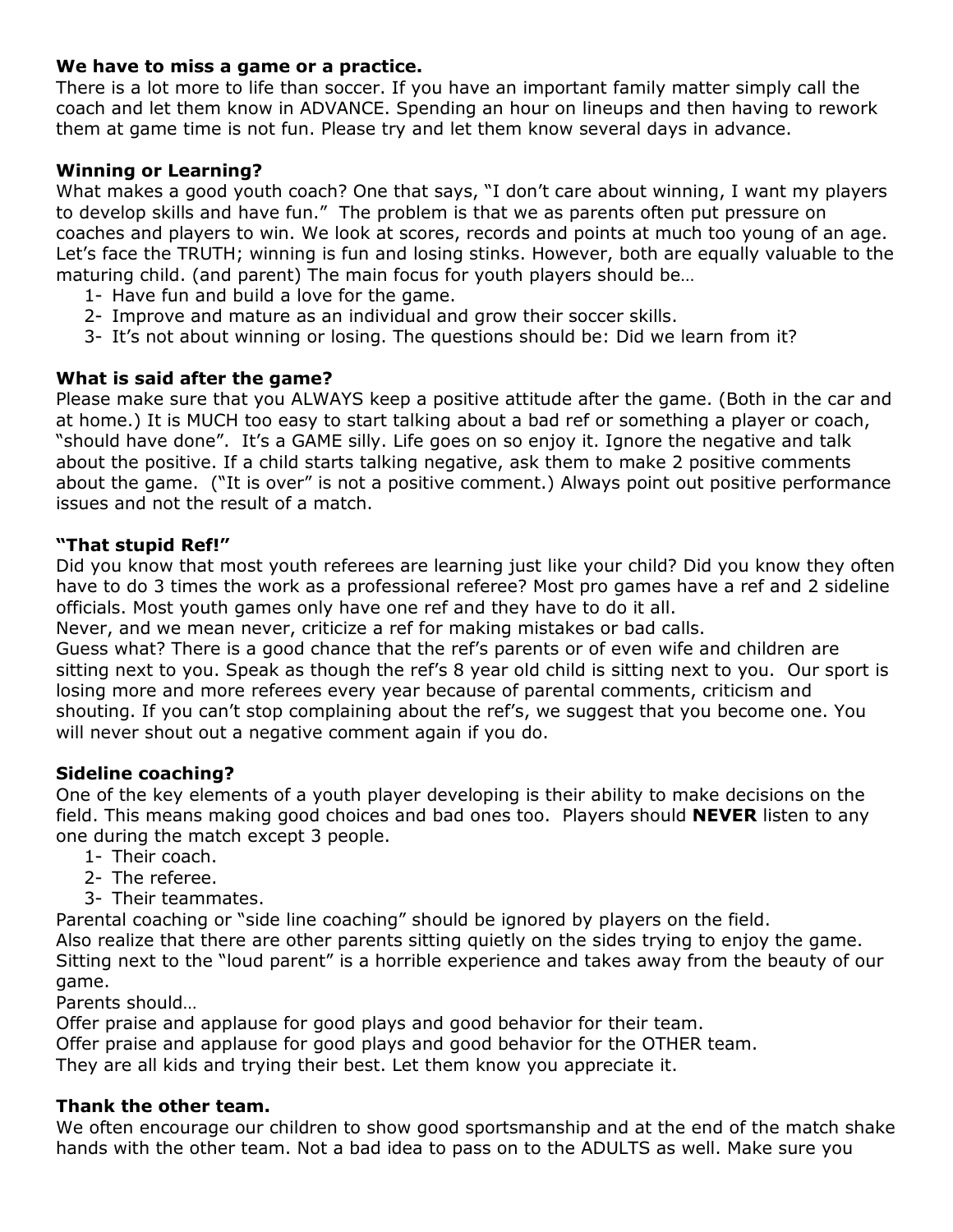thank the other parents and coaches. As players leave the field, congratulate the other team's players too.

If any negative comments are made from the opponent's parents or coaches, simply BITE YOUR TONGUE and offer a smile. Remember, it's only a game and there are too many other issues in life to deal with. If this happens we recommend you email a copy of this booklet to the other teams coach or program.

# Did you know that a hand ball is legal?

Many parents shout out infractions they think the ref is missing.

The problem?

Many parents do not know the rules of the game.

As an example…

Many "hand balls" in youth soccer are not intentional and therefore not called. Children simply turn away from shots and the shot strikes their arm or hand. This is not a handball. There needs to be some intent to stop or deflect the ball. Simply protecting your "face" is not **intent** to change the play. Youth refs understand this and allow many such calls to go. "Let them play", should be the rule. Spend some time learning the rules and understand that in youth soccer there is always a little flexibility.

# Why did he take Tommy out? Why is Susie playing forward, she's a defender?

Good youth coaches know that all children should have equal playing time. They should also have the experience of playing different positions. This often may cause us to lose a game or two. Guess what? That is youth soccer so get use to it. This is part of the growing and learning experience and is vital in our sport.

# Can I stand on the sideline?

The sideline or touchline is the long side of the field border. Many youth fields now have a separate "spectator line" which is about 6 feet away from the sideline. This is for safety. If your fields do not have a "spectator line" please stay 6 feet away from the sideline at all times. Please make sure objects such as chairs and coolers are also this distance away as they can cause serious injury.

(Note: Parents are not allowed on the coaching side of the field.)

# I have a problem. Should I talk to the coach?

If there is ever a problem with a child, parent or anyone around the fields, please feel free to talk to the coach. That is the right place to start. If you have a problem with the coach, do not address it with other parents or players. Talk to the coach about in private later that week.

# Little Timmy got hurt!

Nothing "yanks at the heart" like a child getting hurt during a game. However, there are some rules to follow.

- 1- Never run onto the field if your child or another is hurt. The ref will address the situation and if needed the next action is to call out the coach to field. The injury will be reviewed by the coach and if additional care is needed he will make sure it is handled.
- 2- Any injury during a game should be reported to the coach. He should file an injury report to the league or administration.
- 3- If your child has any medical conditions please make sure you let everyone know.
- 4- If your child has an injury before a game or practice, please make the coach aware of it.

# He's a coach, not a babysitter.

It is common for parents to drop off kids at practice and then pick them up afterwards. Please make sure you are on time to pick them up. While the coaches care about ALL the kids, constantly staying late waiting on THAT parent gets old. Don't be THAT parent.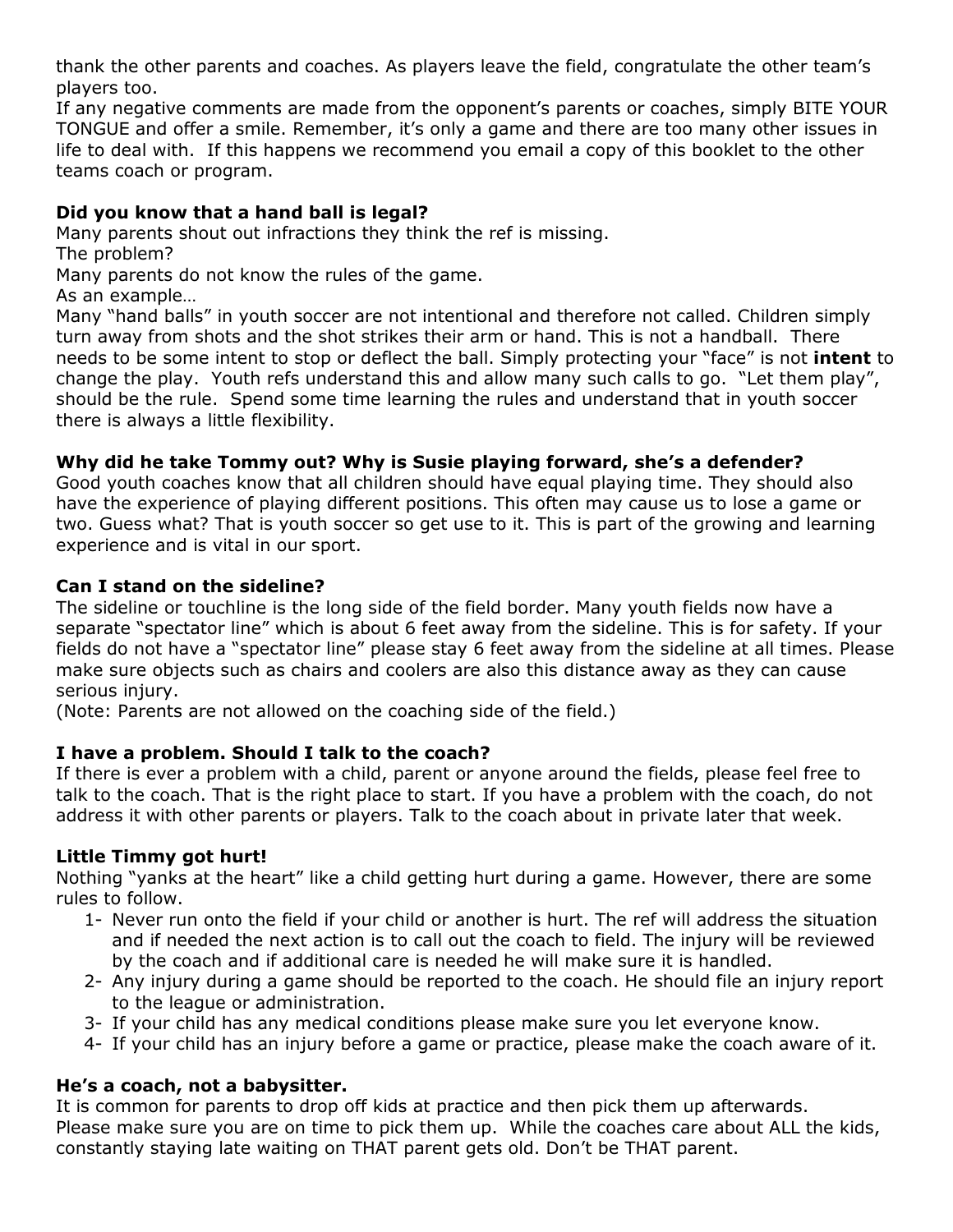On the similar issue, a coach should never leave a child alone during or after practice. Children should not be allowed to leave practice unless the parent is there to pick them up. If an emergency comes up, please let the coach know.

### The behavior issues?

Coaches have a tough role. Not only do they have to deal with their players, they have to deal with parents, league administrators, refs and other coaches. (Not to mention their kids, spouse, job, etc.) From time to time coaches need to deal with behavior issues. This is often done between player and coach directly, but don't be offended or shocked if the coach asks you to get involved in dealing with your child. It's simply a part of growing up and makes the coach's job a little easier.

# Soccer homework?

Most youth soccer coaches agree.

We wish we had more practice time.

We encourage all parents to spend time with their child at home working on basic skills such as dribbling, passing, juggling, and just getting the feel of the ball on their feet. This "soccer homework" not only helps the player improve, but also creates a great bonding growth between parent and child. ALWAYS keep these sessions fun and never demand it or use it as punishment.

One of the best "home games" for the younger player?

# Soccer Maze – Soccer Mine Field

It only takes an area of about 10 feet x 10 feet.

Set up cones or anything similar. (Plastic or paper cups work great.)

Spread them out randomly so they are approximately 2 - 3 ft apart.

One person at a time starts.

Touch the ball with every step while moving forward, backward and sideways.

Use both feet and every side of the foot. (Laces, inside, outside and sole.)

See how many touches they can make without letting the ball touch a cup or cone. Next it is Mom's or Dad's turn.

This game is great fun, works on essential ball touches and creates a great ball handler.

(Loser has to take out the trash or do dishes.)

Kids will play this game for hours and not even realize how much they are improving their touch and dribbling skills.

We hope you learn to love the game as much as we do. If you have ANY questions, always ask.